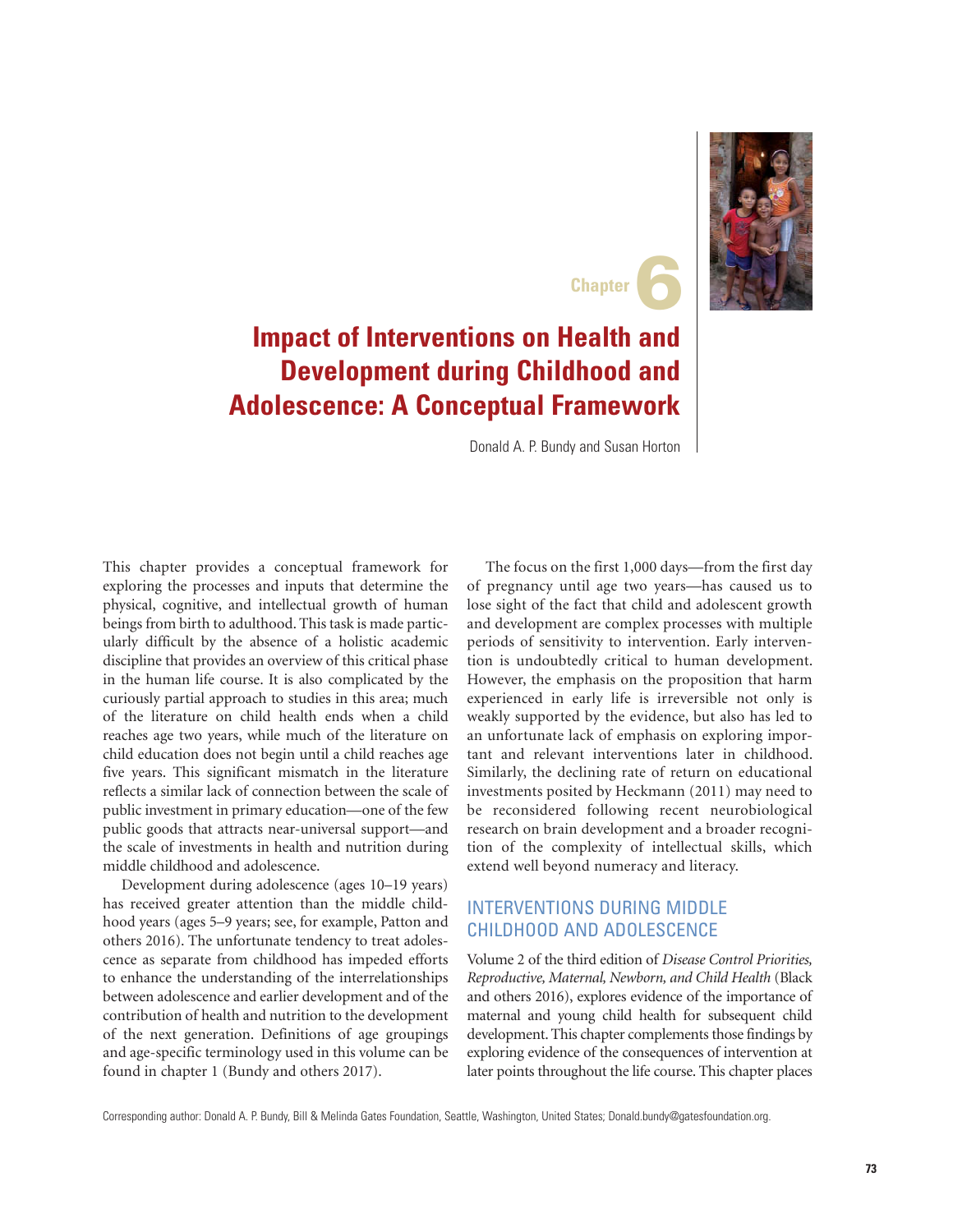particular emphasis on giving equivalent weight to the understanding of the role of interventions at all stages, from early childhood through middle years and adolescence. To provide a conceptual scaffolding, we developed figure 6.1 to assemble evidence of effects along the same age-specified life course.

Figure 6.1 illustrates the value of a perspective that extends beyond the first 1,000 days. Rates of physical growth are indeed the highest at younger than age two years, when nutrition is critical. However, the rates at the peak of the adolescent growth spurt for girls are similar to—and for boys exceed—the rates at age two years (figure 6.1, panel a). It has long been recognized

that stunting before age three years can be partially reversed by delayed maturation and a longer period of catch-up (Martorell, Khan, and Schroeder 1994), given the right circumstances. A review in chapter 8 in this volume (Watkins and others 2017) presents evidence for smaller, but potentially important, amounts of catch-up growth in older children before the onset of puberty. These data may mean that we need to be more careful about assuming that early insults are irreversible and pay more attention to what can be done for children in middle childhood. The scarcity of studies in this age group also may show the influence of unintended research bias on policy.





Sources: Panel a adapted from Tanner 1990; panel b adapted from Grigorenko 2017; panel c adapted from Goddings and others 2014.

Note: The vertical axis in panel b shows relative rate of growth of three brain areas from 0 to highest. The progressive shading indicates when the indicated activity is at its most intense (darkest shading). Behavioral attributes are paralleled by hormonal and neurobiological changes that target specifi c brain regions and cell populations (shown in shaded gray to capture the dynamic influences of hormones, various brain processes, and myelination).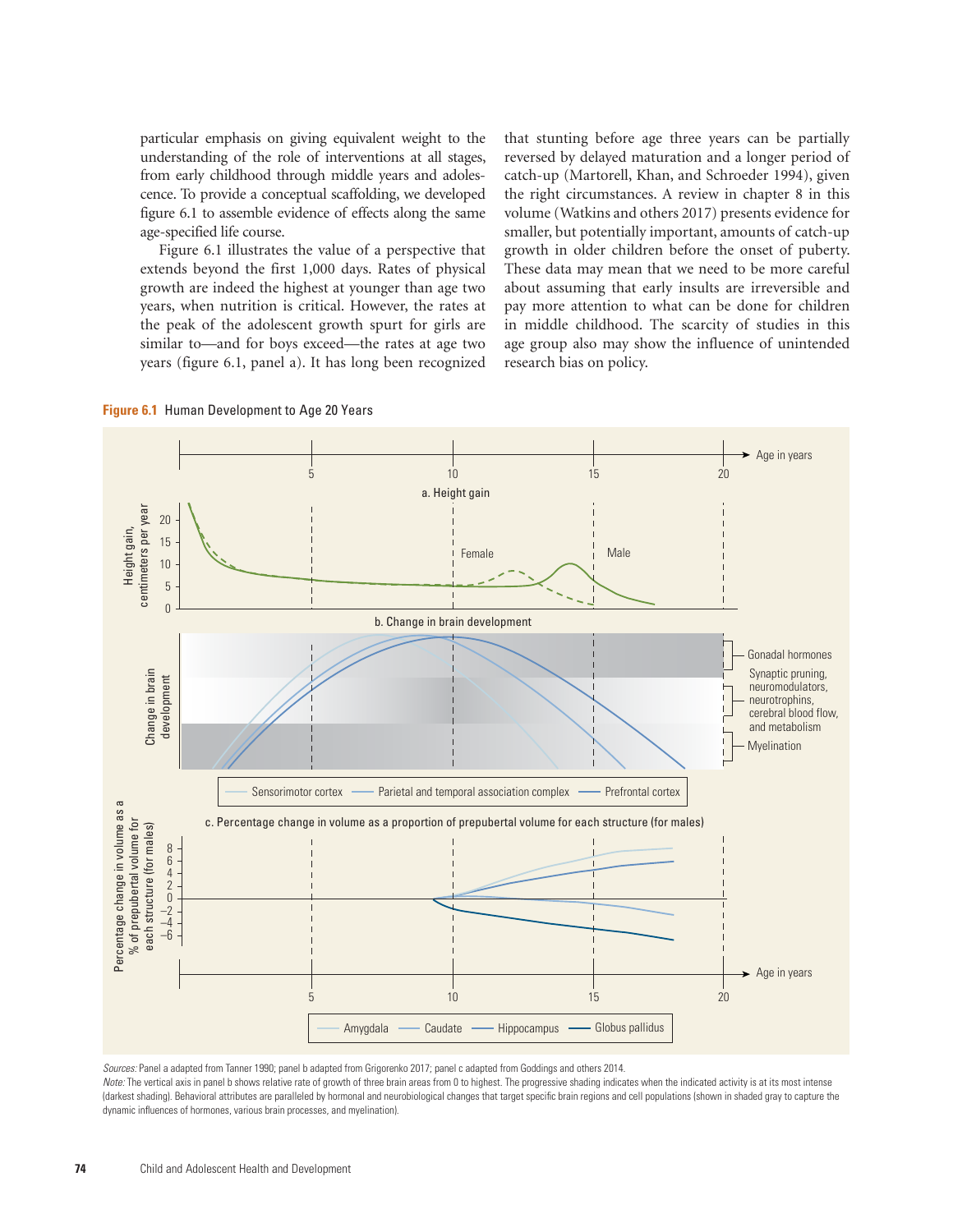Although the first 1,000 days are clearly a key period for brain development, evidence from neuroscience from the past 15 years has given us greater insight into the complexities of brain development. By age 6 years, the brain has reached approximately 95 percent of its adult volume; the volume of gray matter peaks about age 12 years in boys (figure 6.1, panel c) (Goddings and others 2014). For the brain, however, size is not everything. Connections within the brain are of greater importance to functioning than size. The process of myelination speeds up the processing of signals, and the process of synaptic pruning leads to strengthening of particular pathways. White matter in the brain, which reflects increased myelin, peaks in early adulthood. These processes of brain development also depend on individuals' interactions with their environments, which in turn stimulate their learning.

Different areas of the brain have different functions and develop at different rates. Peak development of the sensorimotor cortex, which is associated with vision, hearing, and motor control, occurs relatively early, and development is limited after puberty. The parietal and temporal association complex, responsible for language skills and numeracy, develops the fastest a little later; hence, the observation that by about age 14 years, although it is possible to learn new languages, it is more difficult to speak a new language in the same way as a native speaker (Dahl 2004). The prefrontal cortex develops later still; this is the area associated with higher brain functions, such as executive control (figure 6.1, panel b) (Grigorenko 2017).

It is possible to see some of these differential growth rates in brain capabilities in the relationship between the size of subcortical regions in figure 6.1, panel c. The figure plots size as a function of stage of puberty using Tanner's well-known five stages, which can be categorized as pre-, early, mid-, late, and postpuberty. The panel shows the pattern for adolescent boys; the patterns are similar for girls but occur at earlier ages because of different patterns of puberty. The panel shows that the size of those regions associated with movement (such as the caudate and globus pallidus) is shrinking during early adolescence because these functions are more mature. In contrast, regions associated with memory, decision making, and emotional reactions (amygdala and hippocampus) are still growing in adolescence.

The development of behaviors and social skills has long been recognized as age dependent, and it is now recognized that this development is closely related to neurological development. The subcortical regions are not fully developed at the point at which they reach maximum size; they require additional time to establish rapid processing and transmission of signals to other parts of the brain. The prefrontal cortex develops later still with maturation continuing into the third decade. This prolonged

process helps explain why adolescence is a time of strong passions (Dahl 2004), impulsiveness (Casey, Jones, and Hare 2008), and risk taking (Casey, Jones, and Hare 2008; Steinberg 2007). The earlier development of brain regions associated with these behaviors outstrips the slower development of brain areas associated with control of impulses, delay of gratification, and regulation of emotions (Steinberg 2007). Accordingly, a focus on readily measurable cognitive function, as in much of the educational literature, ignores the more complex and later-developing brain functions that have important consequences for creativity, social functioning, and strategic thinking.

Figure 6.2 was developed to guide human development strategic policy and suggests how key health, nutritional, and educational interventions might be timed according to the different sensitivities at different ages. The figure also indicates the likely levels of school participation at different ages for low- and middle-income populations, showing how important the education sector can be for reaching children in middle childhood and adolescence, and presaging the discussion of delivery platforms in section 4 of this volume, which in turn underpins the discussion of various age- and stage-specific intervention packages discussed in section 5 of this volume.

## IMPLICATIONS FOR PHASES OF DEVELOPMENT

Our current understanding of human development during the first two decades of life suggests that there is a series of phases, each of which is critical to development and each of which requires a different set of interventions to support development and sustain the gains of the previous phases. Table 6.1 attempts to represent this process by dividing the first 20 years of life into five phases of physical, behavioral, and emotional development.

The age ranges selected are indicative and simplified; at the population level the phases will each cover a broader range and they will overlap. Middle childhood arguably begins before age five years, but beginning at age five years helps alignment with formal education practice. Middle childhood is also not entirely separable from adolescence, and for many children incorporates an initial period of juvenility followed by the early beginnings of pubertal processes. Similarly, many of the health risks of middle childhood—especially around infectious disease—persist into early adolescence, so that during the adolescent growth spurt phase the school age and the adolescent packages are both relevant. Finally, the end point at age 20 years is a widely accepted marker of the transition from adolescence to adulthood, hence the social and legal importance of the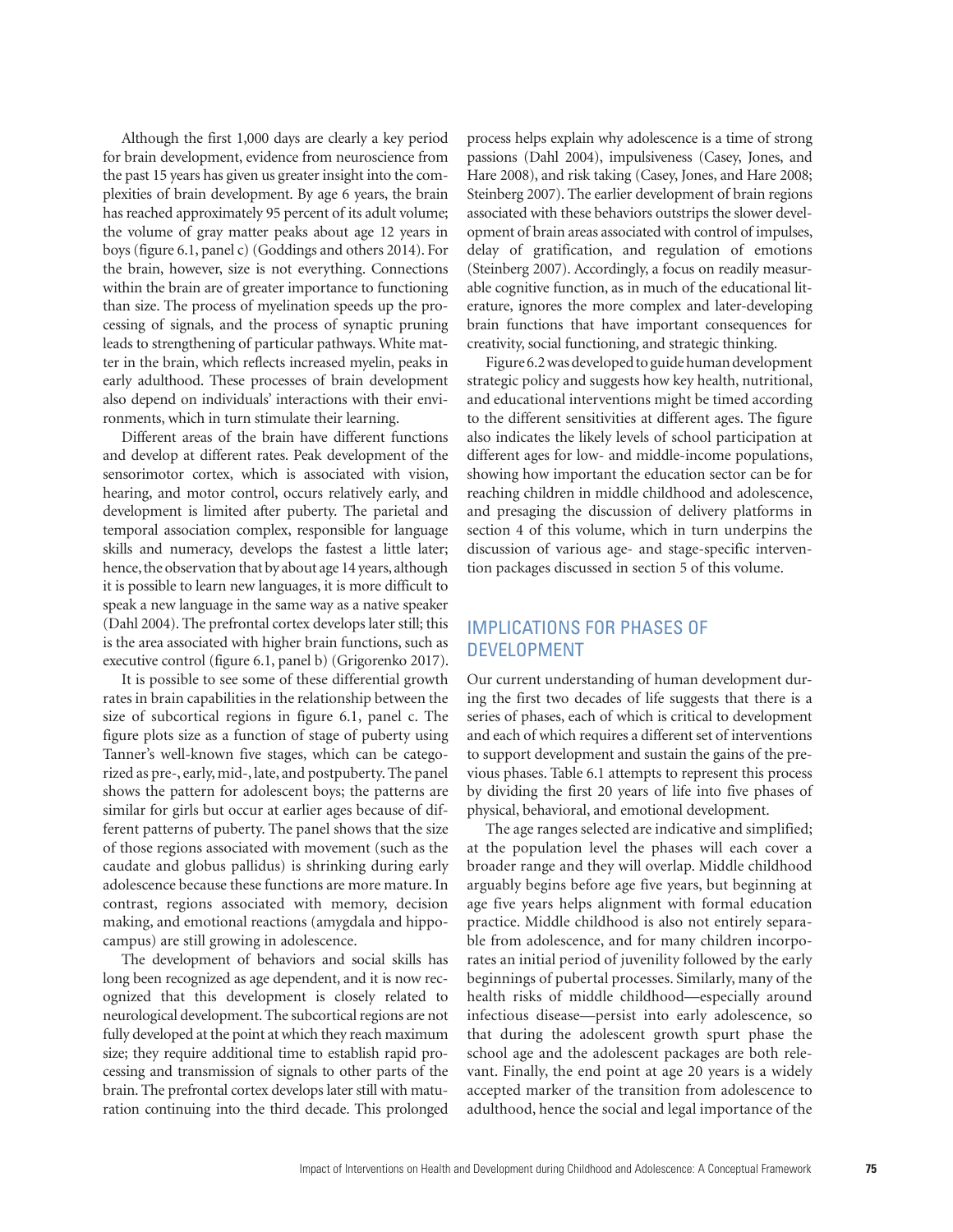

**Figure 6.2** Indicative Rate of School Enrollment in Low- and Middle-Income Countries

Source: Adapted from World Bank 2011.

Note: ECD = early childhood development; ECE = early childhood education.

|  |  |  |  |  |  | Table 6.1 Key Phases of Child and Adolescent Health and Development |
|--|--|--|--|--|--|---------------------------------------------------------------------|
|--|--|--|--|--|--|---------------------------------------------------------------------|

| <b>Phase</b>                                    | <b>Period</b>               | <b>Developmental importance</b>                                                                                                                                                               | <b>Examples of interventions</b>                                                                                                                                        | <b>Packages</b>                                                                     |
|-------------------------------------------------|-----------------------------|-----------------------------------------------------------------------------------------------------------------------------------------------------------------------------------------------|-------------------------------------------------------------------------------------------------------------------------------------------------------------------------|-------------------------------------------------------------------------------------|
| The First 1,000<br>Days                         | Ages 9 months<br>to 2 years | The most rapid growth of body and<br>brain; underpins all subsequent<br>development; highest risk of mortality                                                                                | Maternal, reproductive,<br>newborn, child health (see<br>volume 2); responsive<br>stimulation                                                                           | RMNCH (volume 2): Packages<br>on maternal and newborn<br>health and on child health |
| Middle Childhood<br>Growth and<br>Consolidation | Ages 5 to<br>9 years        | Steady physical growth of body while<br>sensorimotor brain function develops;<br>nontrivial risk of death; some catch-up<br>growth possible                                                   | Infection control, diet quality,<br>and promotion of healthy<br>behaviors and well-being                                                                                | The school-age package                                                              |
| Adolescent<br>Growth Spurt                      | Ages 10 to<br>14 years      | Rapid physical growth, attaining<br>growth velocities not seen since age 2<br>years, and rapid growth of centers for<br>emotional development; main phase<br>for remedial catch-up growth     | Age-appropriate variants<br>on above, plus vaccination,<br>structured physical exercise,<br>and promotion of healthy<br>emotional development                           | The school-age and<br>adolescent packages                                           |
| Adolescent<br>Growth and<br>Consolidation       | Ages 15 to<br>19 years      | Consolidation of physical growth<br>and especially of links in the brain;<br>risk-taking behavior associated with<br>socioemotional development; last<br>chance for remedial growth in height | More focus on reproductive<br>health, incentives to stay<br>in school, protection from<br>excessive risk taking, and<br>early identification of mental<br>health issues | The adolescent package                                                              |

Note: RMNCH = Reproductive, Maternal, Newborn, and Child Health.